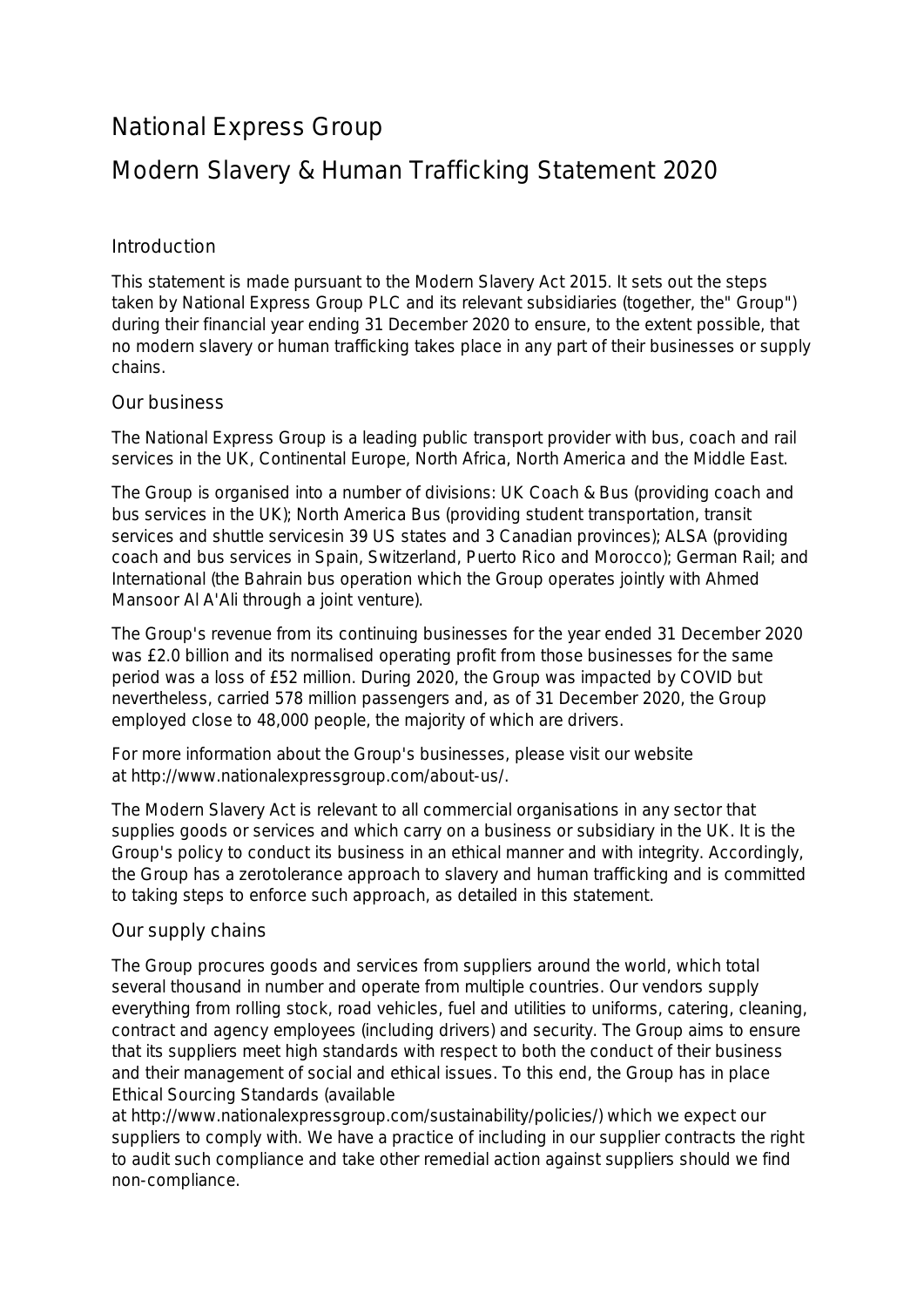#### Our policies

As reported in our 2018 statement, the Group has adopted a Modern Slavery Policy (available at http://www.nationalexpressgroup.com/sustainability/policies/). The Group also has a number of other policies in place which support ethical behaviour and assist in deterring and detecting unethical behaviour, including modern slavery, as explained below.

The Group has in place a Workplace Rights Policy and a Human Rights Policy (available at http://www.nationalexpressgroup.com/sustainability/policies/).

The Group also has in place a Whistleblowing Policy (available at http://www.nationalexpressgroup.com/sustainability/policies/) and operates a confidential whistleblowing hotline in the UK, North America, Spain, Morocco, Germany Switzerland and Bahrain.

There were no reports made to the whistle-blowing hotline regarding any suspected instances of modern slavery during 2020. Had there been any such reports, they would have been investigated fully and acted upon as necessary.

The Group is very proud to have been the first private transport group to commit to becoming a voluntary Living Wage employer. UK Bus secured Living Wage Foundation accreditation in January 2016, followed by UK Coach obtaining the same accreditation in October 2018. For any other country in which the Group operates, the Group has committed to pay at least 10% above the national minimum wage in that country. The Group is also committed to providing a workplace that values diversity, champions inclusion and respects the rights of all employees. These are examples of the Group's commitment to conducting its business in an ethical manner and with integrity.

### Steps taken by the Group

Over the year 2020, the Group focused on expanding the Modern Slavery Governance and controls to further ensure the Group's supply chain is robust. This included the following: specialised training for Procurement employees; continuing category assessment and supplier audits; updating supplier contracts with additional ethical clauses; compliance with the Modern Slavery process and governance across the Group. The summary of the actions is below.

91% of the Group's dedicated Procurement employees across UK, North America, Alsa and Bahrain have passed the Ethical Procurement and Supply course provided by the Charted Institute of Procurement & Supply. The Group has also made this training a requirement for all Procurement employees to undertake on an annual basis.

The UK, North America and Alsa divisions work within the Group's Modern Slavery fourstep process: Assess, Analyse, Action and Audit. All new suppliers are subject to the assessment stage and if they fall within a high-risk category, the analysis and action stages must be completed before a purchasing order is placed.

The UK division has conducted a detailed audit of its prime supplier for temporary drivers. The successful audit focused on how the supplier prevents Modern Slavery within the recruitment of temporary drivers by reviewing evidence of its use of subcontractors and pre-qualification process of sub-contractors, process and procedures for driver recruitment, procedures and policies for providing driver accommodation, Modern Slavery training for its staff and whistleblowing procedures.